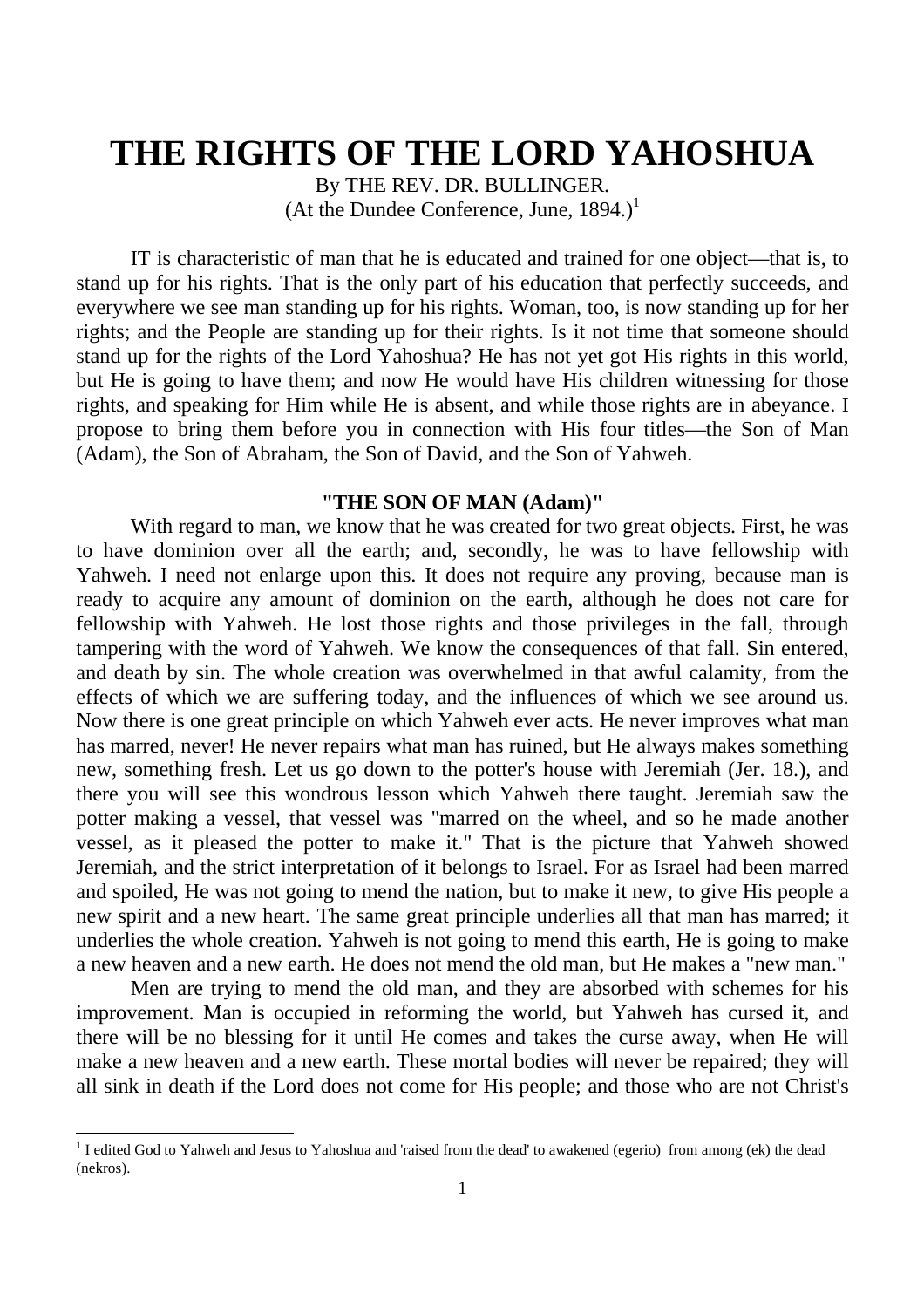are bound, not only to sink in death, but to end in everlasting destruction. But we look for new bodies, glorious bodies, like unto His own body of glory. That is our blessed hope.

Thus the hope of creation is now bound up in another, not in man, but in "the Son of Man," "the Seed of the Woman," another man, "the Second Man," "the last Adam," "the Lord from heaven." He is going to restore all, and that work belongs to Him by right. It is His own special work.

He came and He was rejected as the Son of Man. Therefore, in consequence of that rejection everything is now in abeyance, and we wait for the Lord Yahoshua to have His rights as "the Son of Man." We wait for the fulfillment of Psalm 8, which has never yet been fulfilled." We see not yet all things put under Him,"but the time is coming when all things shall be put under His feet as the Son of Man." This Man, after He had offered one sacrifice for sins for ever, sat down on the right hand of Yahweh, from henceforth expecting." And we too are " seated" with regard to all the work connected with our salvation and "expecting," if we are in fellowship with Him; expecting, not some happiness to come to us (that is ever our poor selfish view), but expecting Him to have His rights in this world, for Him to have dominion over it. It is His by right, and He is coming to exercise this wondrous dominion over the whole creation. "We see not yet then all things put under Him."

### **" THE SON OF ABRAHAM"**

We will now look at Him as the "Son of Abraham." The nations of the earth had utterly failed, As "man" had done; they were so sunk down in their ruin that Yahweh destroyed them with the judgment of the flood. Then Yahweh proposed to make another nation, and He made a new nation of the seed of Abraham. We cannot stop to go into his call, or into his life, but we just notice this, that in Genesis 15. Yahweh made an unconditional covenant with Abraham. We must mark these unconditional covenants as distinguished from those that were surrounded by conditions, because man has never yet kept any covenant he has made. ("Which My covenant they brake." ) However, Abraham was quite ready to make a covenant with Yahweh. He divided the sacrifices, and had got everything in readiness, when Yahweh restrained him by putting him to sleep. In his sleep he saw the symbols of the divine presence pass between those pieces, and that covenant was made unconditionally, an everlasting covenant, which can therefore never be broken. In that covenant the land was promised to Abraham.

In Luke 1. He speaks of the son of Zacharias, and of the mercies which he promised to the fathers themselves. What were they to remember? His holy covenant. What covenant? Why the covenant that He made with Abraham to give them the land. But the land was never possessed to the extent which Yahweh had mentioned in Genesis 15. Israel failed just as man had failed, just as the nations had failed. Israel failed to possess the land, and in process of time they were driven out of it. Then "the son of Abraham" came as the heir of the land. "He came unto His own (possessions), and His own (people) received Him not." He came as "the seed of Abraham." "He saith not unto seeds, as of many, but to thy seed which is Christ," but His rights were rejected. When He was alive He had not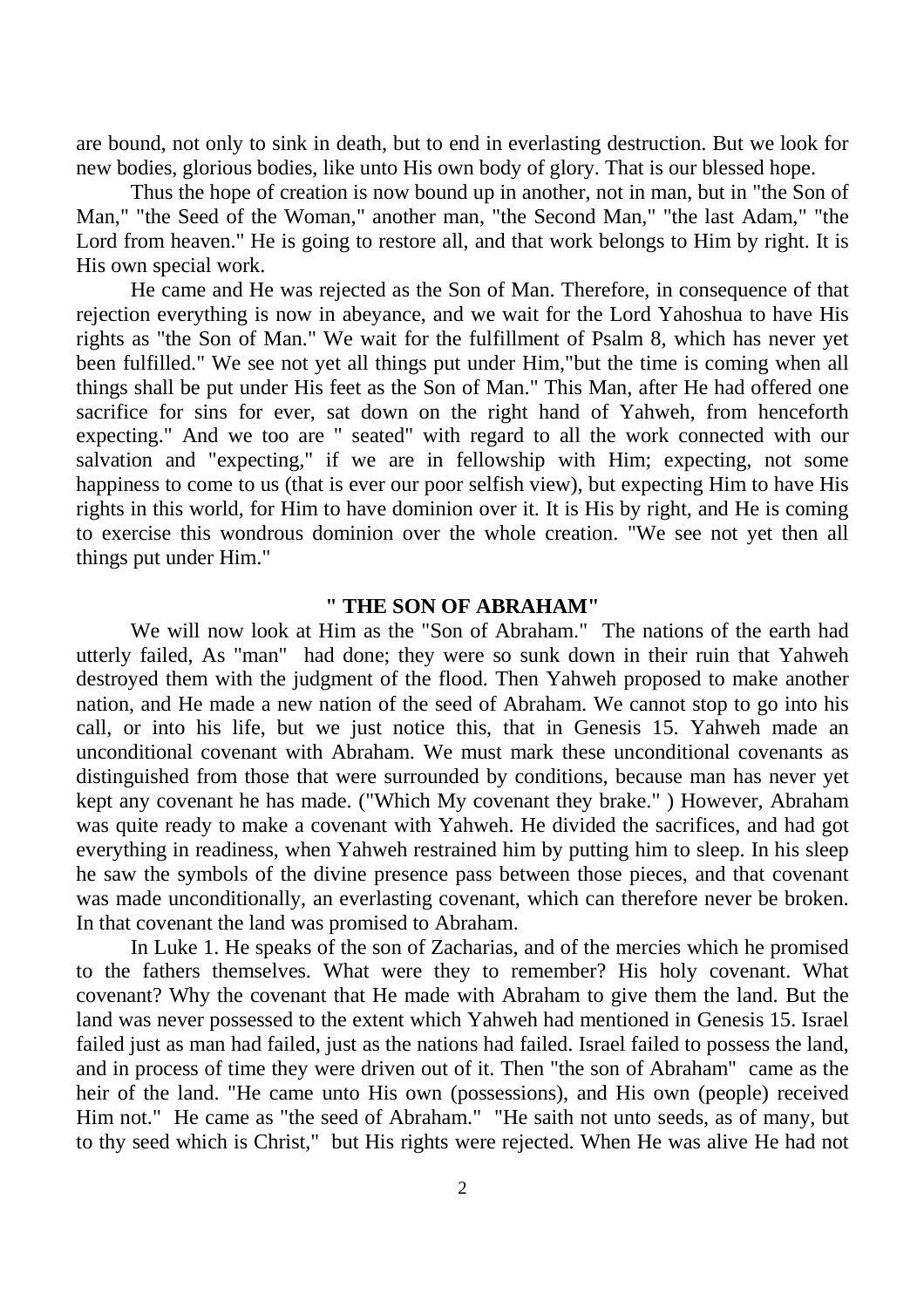where to lay His head, and when He was dead He was buried in the tomb of another.

So His rights as "the Son of Abraham" are all in abeyance. This is "the land question," dear brethren. People are talking about the land question. But it will not be settled until "the Son of Abraham" comes. And "the Eastern question," which continually occupies the thoughts of politicians, will not be settled until "the land question" is settled, and that will not be until "the Son of Abraham" our blessed Lord Yahoshua Christ—gets His rights.

#### **"THE SON OF DAVID"**

But then He was "the Son of David." Here you have the question of the throne. The government of Israel was a pure theocracy. Yahweh was their King, and their sin was in rejecting Yahweh as their king. Not merely in desiring a man as their king. Yahweh was not the king of the other nations, they had not Yahweh for their king, but Israel had in a special manner. And if you read their history you will find that that is the point which is emphasized. Saul was anointed, but was soon set aside. It is very instructive to read the story of the anointing of David. (1 Samuel 16.) Yahweh gave them a king in His anger, and took him away in His wrath. Then He chose David. That is what it means when it says that David was "a man after His own heart." It does not mean, as infidels are never tired of saying, that David did all that was after Yahweh's own heart, but that David was the man of Yahweh's choice. Hence it is written of Jesse's other sons, "I have not chosen" him, as they passed before him. Samuel asked Jesse if these were all his children, and he said, "There remaineth yet the youngest, and behold he keepeth the sheep." He did keep them too. So, will the true David keep His sheep.

I need not go into the history of the kings. Kings have been a failure. The world has never yet seen a proper king, because man with his fallen nature has never possessed power without using it for his own advantage. You would do just the same. Men cannot make a right use of Yahweh's gifts, aid the greater the gift the worse the failure is with regard to the gift. So then in 2 Samuel 7 Yahweh makes another unconditional covenant with David. That is the great kingdom chapter, and answers to Genesis 15, which is the land chapter. As "Son of Abraham" the Lord Yahoshua is heir to the land; as "Son of David" He is heir to the throne.

We come down to the opening book of the New Testament, and read, "The book of the generations of Yahoshua Christ, the Son of Abraham, the Son of David." The Lord Yahoshua came as last heir of the family of David; it ended with Him; He was rejected as "the Son of David." We read of Him "that the sceptre shall not depart from Judah until Shiloh come." Shiloh came, and Shiloh died, and then the sceptre departed. It did not depart before, because the line of David had always been preserved; but now when the Lord Yahoshua was laid in the grave with no issue, the sceptre had departed. Therefore if the Lord Yahoshua be not "the Son of David," there is no hope for Israel at all; there is no King for them. The line of David was exhausted in the Lord Yahoshua, who was laid in the tomb, and there all hope for Israel ended; that is to say, it would have ended if Yahweh had not awakened Him from among the dead as "the Son of Yahweh." They said, "We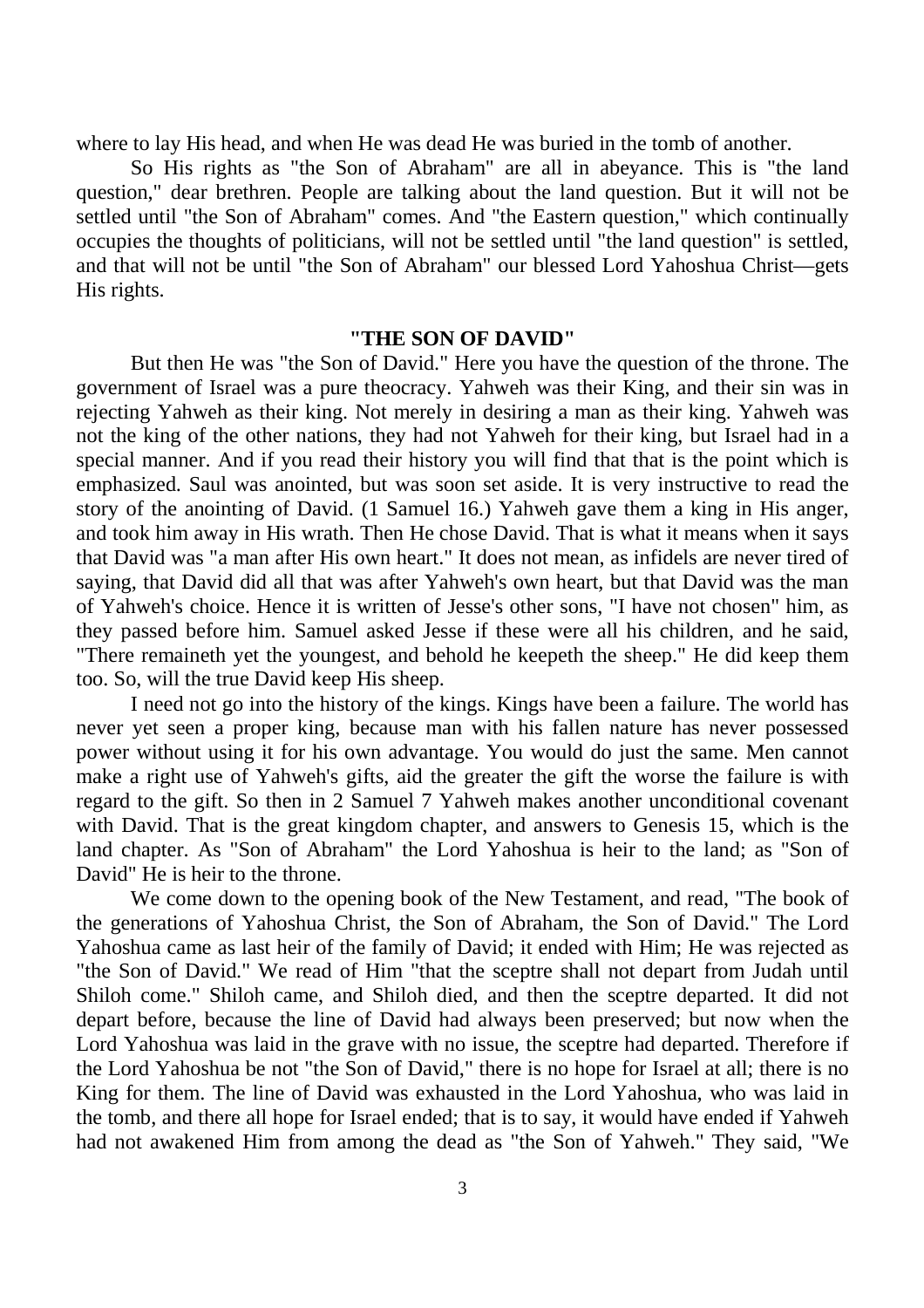have no king but Caesar;" and they have had a Caesar for their king ever since, and bitter his yoke has been. Now the royal rights of "the Son of David" are in abeyance; but the time is coming when He is going to possess them and exercise them, and He whose right it is to reign is going to take the sceptre and wield it over a glorious creation.

### **"THE SON OF YAHWEH"**

Now all hope is centered in Him as the risen Son of Yahweh. As the Son of Yahweh He must have His rights. The \$on of Yahweh came into this world, and He was rejected as the Son of Yahweh, just as He had been rejected as "the Son of Abraham," and as "the Son of David," and as "the Son of Man." The Son of Man came. "In the fullness of time Yahweh sent forth His Son made of a woman." "He came unto His own, and His own received Him not." They rejected Him. They said, "We will not have this man to reign over us." And they put Him to death. They said, "This is the heir; come, let us kill Him, and let us seize on the inheritance." It is a great mystery. Scripture tells us it was through ignorance they did it. It says, in Acts 13, "They knew Him not." And the Lord Yahoshua said, "They know not what they do." But they knew one thing; they knew that He was innocent. The thief said, "He hath done nothing amiss." Pilate's wife said, "Have thou nothing to do with that just man." Pilate said, "I find no fault in Him." The centurion said, "Surely this was a righteous man." And even Judas said, "I have betrayed innocent blood." They did not know, but they might have known. The Lord had told them, "Ye do err, not knowing the Scriptures," and that is why they made that awful mistake. That was the secret of that grievous sin; they knew not the Scriptures. I should not be surprised at any mistake you may make, or any error you may fall into, if you are ignorant of the Scriptures. "Ye do err, not knowing the Scriptures." They erred, not because they did not possess them, but because they do not want to know them. That was their sin.

That was the fault which Christ corrected, even among His disciples. He said, "0 foolish men and slow of heart to believe ALL the prophets have spoken!" They did not believe "all." They believed the part that they liked to believe, and they rejected the rest. That is just what the majority of "Christians" are doing today. The Church believes a part of the Scriptures, not all, and is therefore every whit as guilty as the Jews in rejecting the rights of the Lord Yahoshua.

The Jews said when He came, that He was not good enough, therefore they cast Him out. The Church says today the world is not good enough for Christ; and it would fain keep Him out.

The Jews explain away all the prophecies concerning Christ's sufferings; the Church explains away all the truths concerning Christ's future glory, thinking that it honors Christ by rejecting such "carnal views."

The Jews separated one portion of the truth from the rest, and thus made the Scriptures of none effect. The Church does the same to-day by rejecting the other portion.

The Jews said, "Let Messiah come, and He will subjugate the world for us." The Church says, "Let Messiah stay where He is, and we will subjugate the world, and convert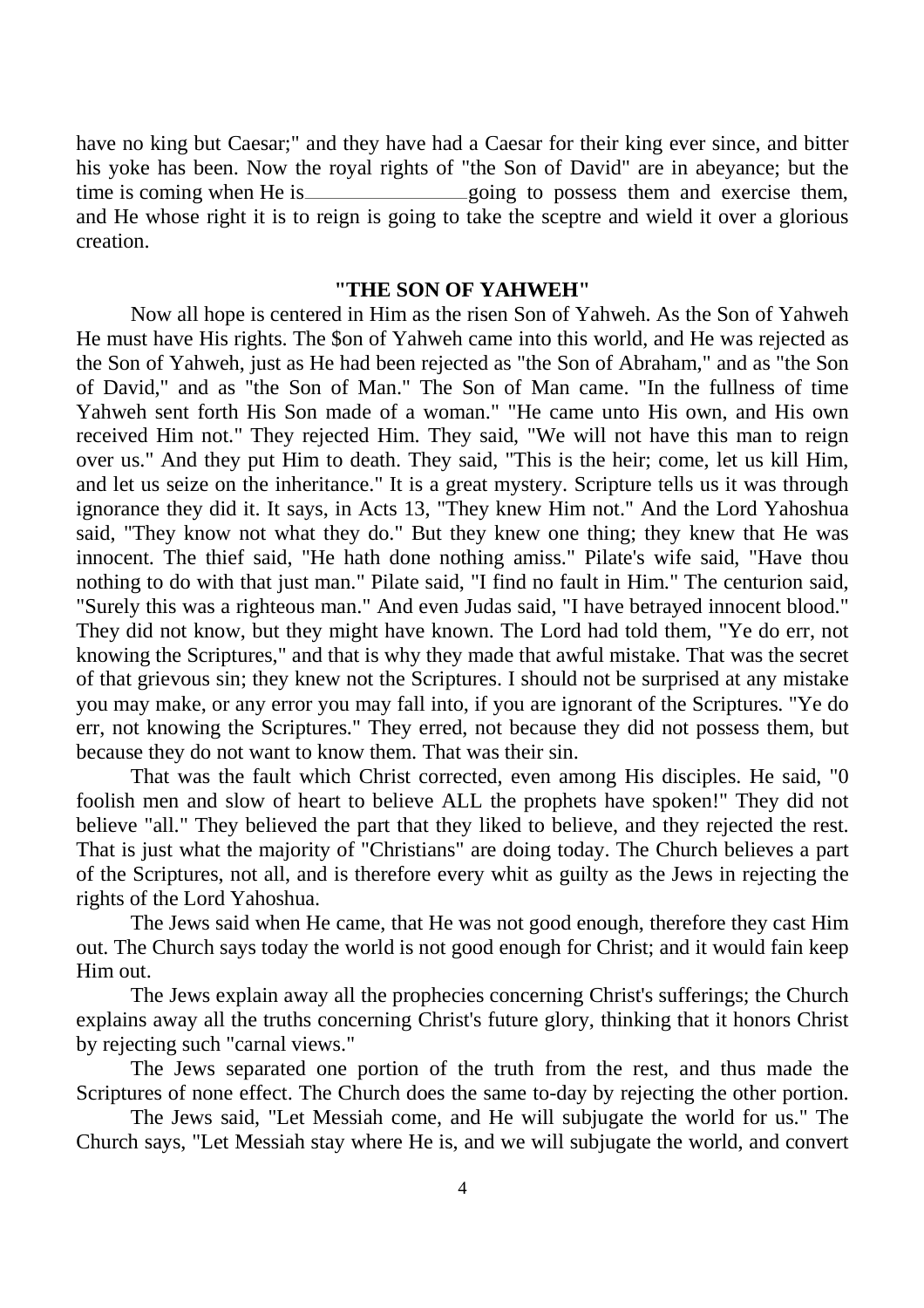it for Him."

But they are equally guilty, except that the unbelieving Jew is not so bad as the unbelieving Christian.

There is a time coming when "the Son of Man shall sit on the throne of His glory. "He is not seated there yet. In Rev. 3:21 it is written, "He that overcometh, to him will I give to sit with Me on My throne, even as I also overcame, and am set down with My Father on His throne." So that now He is seated at the right hand of the Father, on the Father's throne, "expecting" the time when He shall sit on His own throne. He is not reigning there yet.

But then our friends say, "He is reigning in our hearts." That is not the subject of the prophecy. He is going to reign upon "the throne of David," over the earth, and over the kings of the earth. Thank Yahweh if He does reign in your heart; but that is not the question here. Besides, the Church cannot present a throne to Him, even if it had it in its power to offer one.

He can receive it only from Yahweh. When He was on earth the people wanted to make Him a king, but He could not accept it from them. He will receive it only in a rightful way from the One who has the right to give it. Besides, the Church is absolutely helpless without Him, and can do nothing without Him in the world.

We have seen that He was rejected as "the Son of Abraham," as "the Son of David," as "the Son of Man," and as "the Son of Yahweh." But, nevertheless, He declares, "My counsel shall stand, and I will do all My pleasure." The claims of the Heir are in abeyance. In Hebrews 1, He is called the "Heir of all things," and the righteous claims of the heir are not met by the gospel They are not met by anything the gospel can accomplish. Just suppose that all the world was converted, and all the churches were filled, we could not have a millennium without Christ. He is the very centre of it. And, moreover, that would not be the condition of the world that was foretold by the prophets; the curse would not be removed; death would not be destroyed; broken hearts would not cease.

Nothing can satisfy the claims of the heir, but the fulfillment of the scriptures of truth. Politicians may preach about universal peace; but there can be no peace until the Prince of Peace shall come. Cruelty and oppression will continue until "the Son of Man" comes to remove the curse from the earth. Oh, how blessed, dear friends! how blessed to think of these glorious "rights" of the Lord Yahoshua Christ!

What has been the only consequence of the Church's rejection of these rights? The Church has got itself into trouble! Everything is in confusion for a terrible apostasy has already set in. Ecclesiastical corruption abounds. It is only the blessed hope of Christ's return that can settle all false religions, because all false religions usurp the rights of the Lord Yahoshua. They usurp His Priestly rights, for they claim to forgive sins. They usurp His Royal rights, for they want to govern the world. They usurp His rights as Prophet, for they make void His, word by their own traditions. But once you own the real rights of the Lord Yahoshua, and witness for Him, that is death to all false religion. There is nothing that will set you right ecclesiastically, politically, and socially, except this precious truth. Nothing remains for the Church and for the world but judgment, tremendous judgment,